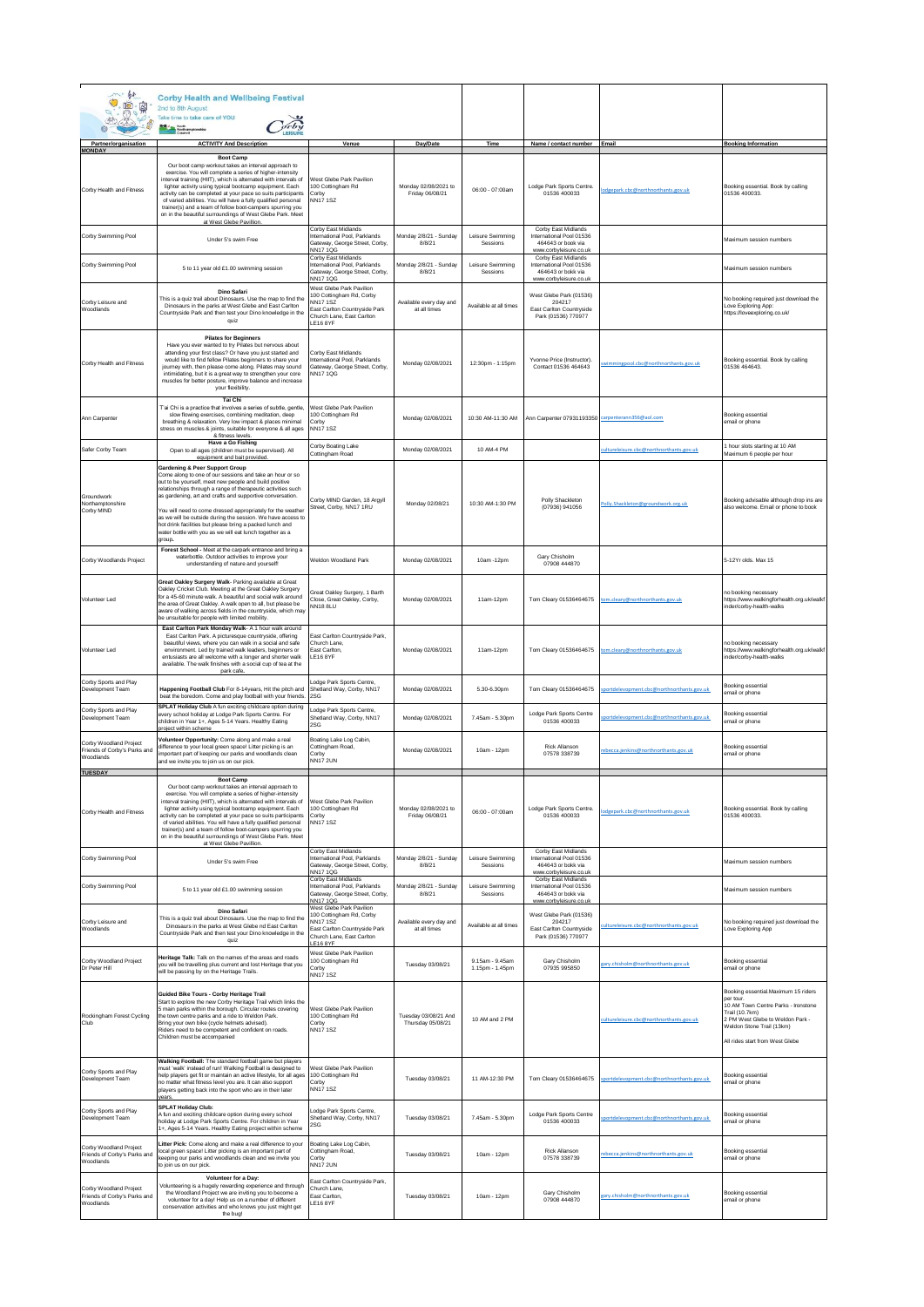| Corby Woodlands Project                                             | Forest School - Meet at the carpark entrance and bring a<br>waterbottle. Outdoor activities to improve your<br>understanding of nature and yourself!                                                                                                                                                                                                                                                                                                                                                                                                    | Weldon Woodland Park                                                                                                                            | Monday 02/08/2021                         | 10am -12pm                         | Gary Chisholm<br>07908 444870                                                                   |                                           | 5-12Yr olds. Max 15                                                                                                                                                                                          |
|---------------------------------------------------------------------|---------------------------------------------------------------------------------------------------------------------------------------------------------------------------------------------------------------------------------------------------------------------------------------------------------------------------------------------------------------------------------------------------------------------------------------------------------------------------------------------------------------------------------------------------------|-------------------------------------------------------------------------------------------------------------------------------------------------|-------------------------------------------|------------------------------------|-------------------------------------------------------------------------------------------------|-------------------------------------------|--------------------------------------------------------------------------------------------------------------------------------------------------------------------------------------------------------------|
| <b>B-Active</b>                                                     | Family Jam: uniquely designed, to allow family bonding in<br>a fun and carefree environment. Each session uses the<br>power of dance to move your way to a healthier you and a<br>healthier family. All adults must be accompanied by a child<br>and all children must be accompanied by an adult. Children<br>under 8 years, it is 1 adult for every 2 children.                                                                                                                                                                                       | odge Park Sports Centre.<br>Shetland Way, Corby, NN17<br>2SG                                                                                    | Tuesday 03/08/2021                        | 5pm-5.45pm                         | Tom Cleary 01536464675                                                                          | tom.cleary@northnorthants.gov.uk          | Booking essential. Book by calling<br>01536 400033.                                                                                                                                                          |
| WEDNESDAY<br>Corby Health and Fitness                               | <b>Boot Camp</b><br>Our boot camp workout takes an interval approach to<br>exercise. You will complete a series of higher-intensity<br>interval training (HIIT), which is alternated with intervals of<br>lighter activity using typical bootcamp equipment. Each<br>activity can be completed at your pace so suits participants<br>of varied abilities. You will have a fully qualified personal<br>trainer(s) and a team of follow boot-campers spurring you<br>on in the beautiful surroundings of West Glebe Park. Meet<br>at West Glebe Pavillion | West Glebe Park Pavilion<br>100 Cottingham Rd<br>Corby<br><b>NN171SZ</b>                                                                        | Monday 02/08/2021 to<br>Friday 06/08/21   | 06:00 - 07:00am                    | Lodge Park Sports Centre.<br>01536 400033                                                       | dgepark.cbc@northnorthants.gov.uk         | Booking essential. Book by calling<br>01536 400033                                                                                                                                                           |
| Corby Swimming Pool                                                 | Under 5's swim Free                                                                                                                                                                                                                                                                                                                                                                                                                                                                                                                                     | Corby East Midlands<br>International Pool, Parklands<br>Gateway, George Street, Corby,<br>NN17 1QG                                              | Monday 2/8/21 - Sunday<br>8/8/21          | Leisure Swimming<br>Sessions       | Corby East Midlands<br>International Pool 01536<br>464643 or bokk via<br>www.corbyleisure.co.uk |                                           | Maximum session numbers                                                                                                                                                                                      |
| Corby Swimming Pool                                                 | 5 to 11 year old £1.00 swimming session                                                                                                                                                                                                                                                                                                                                                                                                                                                                                                                 | Corby East Midlands<br>International Pool, Parklands<br>Gateway, George Street, Corby,<br>NN17 1QG                                              | Monday 2/8/21 - Sunday<br>8/8/21          | Leisure Swimming<br>Sessions       | Corby East Midlands<br>International Pool 01536<br>464643 or bokk via<br>www.corbyleisure.co.ul |                                           | Maximum session numbers                                                                                                                                                                                      |
| Corby Leisure and<br>Woodlands                                      | Dino Safari<br>This is a quiz trail about Dinosaurs. Use the map to find the<br>Dinosaurs in the parks at West Glebe nd East Carlton<br>Countryside Park and then test your Dino knowledge in the<br>quiz                                                                                                                                                                                                                                                                                                                                               | West Glebe Park Pavilion<br>100 Cottingham Rd, Corby<br><b>NN171SZ</b><br>East Carlton Countryside Park<br>Church Lane, East Carlton<br>E16 8YF | Available every day and<br>at all times   | Available at all times             | West Glebe Park (01536)<br>204217<br>East Carlton Countryside<br>Park (01536) 770977            | cultureleisure.cbc@northnorthants.gov.uk  | No booking required just download the<br>Love Exploring App                                                                                                                                                  |
| Corby Sports and Play<br>Development Team                           | National Play Day: B-Active, B-Inspired, B-Positive - A<br>family funday 12-4pm with lots of activities to take part in<br>such as Archery, Water Slip 'n' Slide, Crazy Golf, Singball,<br>Table Tennis, Circus skills, Spin Bikes, Crafts, Bubbles,<br>Dinosaur Hunt, and much more<br>East Carlton Park Wednesday Walk- A 1 hour walk                                                                                                                                                                                                                 | West Glebe Park Pavilion<br>100 Cottingham Rd<br>Corby<br><b>NN171SZ</b>                                                                        | Wednesday 04/08/2021                      | 12 noon-4 PM                       | Rachel Ritchie                                                                                  | achel.ritchie@northnorthhants.gov.uk      | No booking required                                                                                                                                                                                          |
| Volunteer Led                                                       | around East Carlton Park. A picturesque countryside,<br>offering beautiful views, where you can walk in a social and<br>safe environment. Led by trained walk leaders, beginners or<br>entusiasts are all welcome with a longer and shorter walk<br>available. The walk finishes with a social cup of tea at the<br>park cafe                                                                                                                                                                                                                           | East Carlton Countryside Park                                                                                                                   | Wednesday 04/08/2021                      | 11.00am-12.00pm                    | Tom Cleary 01536464675                                                                          | om.cleary@northnorthants.gov.uk           | no booking necessary<br>https://www.walkingforhealth.org.uk/walkf<br>inder/corby-health-walks                                                                                                                |
| Late Developers<br>Photography Group                                | <b>Wellbeing Photography:</b><br>Come along and enjoy a photographic experience. There<br>will be cameras to use, a slide show to see and a little<br>photographic walk to go on<br>We will download the images and have a slide show of your<br>work<br>All levels of interest and skill welcome                                                                                                                                                                                                                                                       | West Glebe Park Pavilion<br>100 Cottingham Rd<br>Corby<br><b>NN171SZ</b>                                                                        | Wednesday 04/08/2021                      | 10 AM-11:30 AM                     |                                                                                                 | cultureleisure.cbc@northnorthants.gov.uk  | Booking essential<br>Maximum 12                                                                                                                                                                              |
| Corby Sports and Play<br>Development Team                           | Happenin' Kids Club:<br>For 8-14 years. Fun filled action-packed activity sessions<br>Games, drama, sport and arts and craft. Come and play and<br>make some memories with your friends.                                                                                                                                                                                                                                                                                                                                                                | Danesholme Community Centre<br>Danesholme Road, Corby NN18<br>9EJ                                                                               | Wednesday 04/08/2021                      | 7-8pm                              | Tom Cleary 01536464675                                                                          | portdelevopment.cbc@northnorthants.gov.uk | Booking essential<br>email or phone                                                                                                                                                                          |
| Corby Sports and Play<br>Development Team                           | <b>SPLAT Holiday Club:</b><br>A fun and exciting childcare option during every school<br>holiday at Lodge Park Sports Centre. For children in Year<br>1+, Ages 5-14 Years. Healthy Eating project within scheme<br><b>Litter Pick:</b>                                                                                                                                                                                                                                                                                                                  | Lodge Park Sports Centre,<br>Shetland Way, Corby, NN17<br>SG                                                                                    | Wednesday 04/08/2021                      | 7.45am - 5.30pm                    | Lodge Park Sports Centre<br>01536 400033                                                        | ortdelevopment.cbc@northnorthants.gov.uk  | Booking essential<br>email or phone                                                                                                                                                                          |
| Corby Woodland Project<br>Friends of Corby's Parks and<br>Woodlands | Come along and make a real difference to your local green<br>space! Litter picking is an important part of keeping our<br>parks and woodlands clean and we invite you to join us on<br>our pick                                                                                                                                                                                                                                                                                                                                                         | Boating Lake Log Cabin,<br>Cottingham Road,<br>Corby<br><b>NN17 2UN</b>                                                                         | Wednesday 04/08/2021                      | 10am - 12pm                        | <b>Rick Allanson</b><br>07578 338739                                                            | ebecca.jenkins@northnorthants.gov.uk      | Booking essential<br>email or phone                                                                                                                                                                          |
| Corby Woodlands Project                                             | Forest School - Meet at the carpark entrance and bring a<br>waterbottle. Outdoor activities to improve your<br>understanding of nature and yourself!                                                                                                                                                                                                                                                                                                                                                                                                    | Weldon Woodland Park                                                                                                                            | Monday 02/08/2021                         | 10am -12pm                         | Gary Chisholm<br>07908 444870                                                                   |                                           | 5-12Yr olds. Max 15                                                                                                                                                                                          |
| THURSDAY<br>Corby Health and Fitness                                | <b>Boot Camp</b><br>Our boot camp workout takes an interval approach to<br>exercise. You will complete a series of higher-intensity<br>interval training (HIIT), which is alternated with intervals of<br>lighter activity using typical bootcamp equipment. Each<br>activity can be completed at your pace so suits participants<br>of varied abilities. You will have a fully qualified personal<br>trainer(s) and a team of follow boot-campers spurring you<br>on in the beautiful surroundings of West Glebe Park. Meet<br>at West Glebe Pavillio  | West Glebe Park Pavilion<br>00 Cottingham Rd<br>Corby<br><b>NN171SZ</b>                                                                         | Monday 02/08/2021 to<br>Friday 06/08/21   | 06:00 - 07:00am                    | Lodge Park Sports Centre.<br>01536 400033                                                       | dgepark.cbc@northnorthants.gov.uk         | Booking essential. Book by calling<br>01536 400033                                                                                                                                                           |
| Corby Swimming Pool                                                 | Under 5's swim Free                                                                                                                                                                                                                                                                                                                                                                                                                                                                                                                                     | Corby East Midlands<br>International Pool, Parklands<br>Gateway, George Street, Corby,<br><b>NN171QG</b>                                        | Monday 2/8/21 - Sunday<br>8/8/21          | Leisure Swimming<br>Sessions       | Corby East Midlands<br>International Pool 01536<br>464643 or bokk via<br>www.corbyleisure.co.uk |                                           | Maximum session numbers                                                                                                                                                                                      |
| Corby Swimming Pool                                                 | 5 to 11 year old £1.00 swimming session                                                                                                                                                                                                                                                                                                                                                                                                                                                                                                                 | Corby East Midlands<br>International Pool, Parklands<br>Gateway, George Street, Corby,<br>NN17 1QG                                              | Monday 2/8/21 - Sunday<br>8/8/21          | Leisure Swimming<br>Sessions       | Corby East Midlands<br>International Pool 01536<br>464643 or bokk via<br>corbulgisure co ul     |                                           | Maximum session numbers                                                                                                                                                                                      |
| Corby Leisure and<br>iv oodlands                                    | <b>Dino Safari</b><br>This is a quiz trail about Dinosaurs. Use the map to find the<br>Dinosaurs in the parks at West Glebe nd East Carlton<br>Countryside Park and then test your Dino knowledge in the<br>quiz                                                                                                                                                                                                                                                                                                                                        | West Glebe Park Pavilion<br>00 Cottingham Rd, Corby<br>NN171SZ<br>ast Carlton Countryside Park:<br>Church Lane, East Carlton<br><b>LE16 8YF</b> | Available every day and<br>at all times   | Available at all times             | West Glebe Park (01536)<br>204217<br>Park (01536) 770977                                        | ultureleisure.cbc@northnorthants.gov.uk   | No booking required just download the<br>ove Exploring App.                                                                                                                                                  |
| Corby Woodland Project                                              | Heritage Talk: Talk on the names of the areas and roads<br>you will be travelling plus current and lost Heritage that you<br>will be passing by on the Heritage Trails.                                                                                                                                                                                                                                                                                                                                                                                 | West Glebe Park Pavilion<br>100 Cottingham Rd<br>Corby<br><b>NN171SZ</b>                                                                        | Tuesday 03/08/21                          | 9 15am - 9 45am<br>1.15pm - 1.45pm | Gary Chisholm<br>07935 995850                                                                   | ary.chisholm@northnorthants.gov.uk        | Booking essential<br>email or phone                                                                                                                                                                          |
| Rockingham Forest Cycling<br>Club                                   | Guided Bike Tours - Corby Heritage Trail<br>Start to explore the new Corby Heritage Trail which links the<br>5 main parks within the borough. Circular routes covering<br>the town centre parks and a ride to Weldon Park.<br>Bring your own bike (cycle helmets advised).<br>Riders need to be competent and confident on roads.<br>Children must be accompanied                                                                                                                                                                                       | West Glebe Park Pavilion<br>100 Cottingham Rd<br>Corby<br><b>NN171SZ</b>                                                                        | Tuesday 03/08/21 And<br>Thursday 05/08/21 | 9.15am<br>2 PM                     | Liz Hudson                                                                                      | cultureleisure.cbc@northnorthants.gov.uk  | Booking essential.Maximum 15 riders<br>per tour<br>10 AM Town Centre Parks - Ironstone<br>Trail (10.7km)<br>2 PM West Glebe to Weldon Park -<br>Weldon Stone Trail (13km)<br>All rides start from West Glebe |
| Ann Carpenter                                                       | Tai Chi<br>T'ai Chi is a practice that involves a series of subtle, gentle,<br>slow flowing exercises, combining meditation, deep<br>breathing & relaxation. Very low impact & places minimal<br>stress on muscles & joints, suitable for everyone & all ages<br>& fitness levels.                                                                                                                                                                                                                                                                      | West Glebe Park Pavilion<br>100 Cottingham Rd<br>Corby<br><b>NN171SZ</b>                                                                        | Thursday 05/08/2021                       | 10:30 AM-11:30 AM                  | Ann Carpenter 07931193350 carpenterann356@aol.com                                               |                                           | Booking essential<br>email or phone                                                                                                                                                                          |
| Pure Motion Yoga                                                    | Yoga:<br>Suitable for beginners and experienced yogis, each Pure<br>Motion Yoga class begins with a short relaxation and<br>positive reading to prepare your mindset. This is followed by<br>gentle warm up exercises to prepare your body, and then a<br>series of yoga postures in seated, kneeling (all fours) &<br>standing positions. We come to a calming conclusion with a<br>breathing exercise and longer relaxation with guided<br>sualisation                                                                                                | West Glebe Park Pavilion<br>100 Cottingham Rd<br>Corby<br><b>NN171SZ</b>                                                                        | Thursday 05/08/2021                       | 1:30 PM-3 PM                       | Jo Hepple<br>07824508700                                                                        | remotionyoga@gmail.com                    | <b>Booking essential</b><br>email or phone                                                                                                                                                                   |
| Corby Sports and Play<br>Development Team                           | <b>NRG Inclusive Activity Club:</b><br>For 18 years plus with a disability or limiting illness.<br>Includes Archery, Boaccia, Fencing, Kurling, Basketball,<br>Table Tennis, Seated Volleyball and much more                                                                                                                                                                                                                                                                                                                                            | Lodge Park Sports Centre,<br>Shetland Way, Corby, NN17<br>2SG                                                                                   | Thursday 05/08/2021                       | 5-6pm                              | Megan Buchanan 01536<br>464047                                                                  | portdelevopment.cbc@northnorthants.gov.uk | <b>Booking essential</b><br>email or phone                                                                                                                                                                   |
| Corby Sports and Play<br>Development Team                           | <b>SPLAT Holiday Club:</b><br>A fun and exciting childcare option during every school<br>holiday at Lodge Park Sports Centre. For children in Year<br>1+, Ages 5-14 Years. Healthy Eating project within scheme                                                                                                                                                                                                                                                                                                                                         | Lodge Park Sports Centre,<br>Shetland Way, Corby, NN17<br>2SG                                                                                   | Thursday 05/08/2021                       | 7.45am - 5.30pm                    | Lodge Park Sports Centre<br>01536 400033                                                        | rtdelevopment.cbc@northnorthants.gov.uk   | Booking essential<br>email or phone                                                                                                                                                                          |
| Corby Woodland Project<br>Friends of Parks and Open<br>Spaces       | Litter Pick: Come along and make a real difference to your<br>local green space! Litter picking is an important part of<br>keeping our parks and woodlands clean and we invite you<br>to join us on our pick.                                                                                                                                                                                                                                                                                                                                           | Boating Lake Log Cabin,<br>Cottingham Road,<br>Corby<br><b>NN17 2UN</b>                                                                         | Thursday 05/08/2021                       | 10am - 12pm                        | Rick Allanson<br>07578 338739                                                                   | ebecca.jenkins@northnorthants.gov.uk      | Booking essential<br>email or phone                                                                                                                                                                          |
| Corby Woodland Project<br>Friends of Corby's Parks and<br>Woodlands | Volunteer for a Day:<br>Volunteering is a hugely rewarding experience and through<br>the Woodland Project we are inviting you to become a<br>volunteer for a day! Help us on a number of different<br>conservation activities and who knows you just might get<br>the bug!                                                                                                                                                                                                                                                                              | East Carlton Countryside Park,<br>Church Lane,<br>East Carlton,<br><b>LE16 8YF</b>                                                              | Thursday 05/08/2021                       | 10am - 12pm                        | Gary Chisholm<br>07908 444870                                                                   | gary.chisholm@northnorthants.gov.uk       | Booking essential<br>email or phone                                                                                                                                                                          |
| Volunteer led                                                       | Corby Boating Lake Lakeside Surgery Walk- A beautiful<br>walk, meeting by Corby Boating Lake Car Park entrance. A<br>1 hour walk around Corby Boating Lake and the<br>surrounding woodlands. This walk is aimed at building<br>confidence and returning to health, walking with friends and<br>being social along the way. Led by trained walk leaders,<br>beginners or entusiasts are all welcome.                                                                                                                                                     | Corby Boating Lake, Cottingham<br>Road, Corby, NN17 1QQ                                                                                         | Thursday 05/08/2021                       | 11am-12pm                          | Tom Cleary 01536 464675                                                                         | tom.cleary@northnorthants.gov.uk          | no booking necessary<br>https://www.walkingforhealth.org.uk/walkf<br>inder/corby-health-walks                                                                                                                |
| <b>FRIDAY</b>                                                       |                                                                                                                                                                                                                                                                                                                                                                                                                                                                                                                                                         |                                                                                                                                                 |                                           |                                    |                                                                                                 |                                           |                                                                                                                                                                                                              |